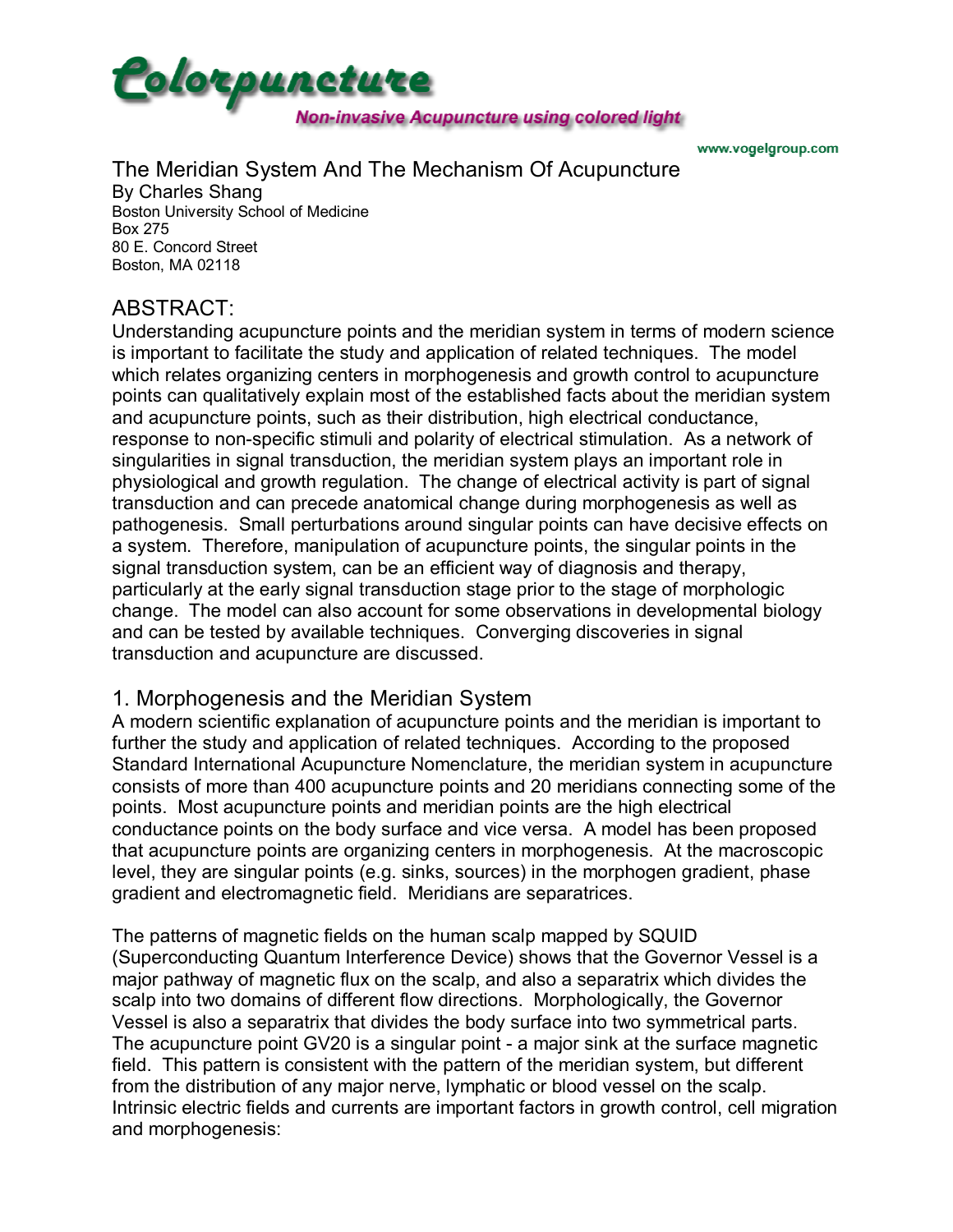A variety of cells including neurons, myoblasts and fibroblasts are sensitive to electric fields of physiological strength. Somite fibroblasts translocate to the negative pole in a voltage gradient as small as 7 mV/mm. Asymmetrical Ca2+ influx is crucial in the galvanotaxis which can be blocked or even reversed by various Ca2+ channel blockers and ionophores. In most cases, there is enhanced cell growth toward cathode and reduced cell growth toward anode in small continuous, pulsed or focal electric fields. Some fast growing tissues, particularly tumors, are electrically negative in polarity. If a current from the positive pole is applied over a certain tumor, its growth can show significant retardation or even regression. This is consistent with the fact that the fluorescent dye rhodamine, which has a delocalized positive charge, binds preferentially to some cancer cells and inhibits the cell growth.

Flatworm Dugesia tigrina has an intrinsic dipole electric field with anterior negative and posterior positive. During regeneration, its anterior-posterior polarity can be reversed by an external electric field with an opposite polarity. The dorsal-ventral polarity of chick epiblast can also be partially reversed by an electric field of physiological strength. Imposed electric fields can cause polarization of mouse blastomeres.

Change of electrical activity correlates with signal transduction, and can precede morphologic change. For example, in axolotls and frogs, outward current can be detected at the site of future limb buds several days before the first cell growth. This indicates that the electrical conductance of the epithelium at the future limb bud, an organizing center, becomes higher before limb bud formation.

In development, the fate of a larger region is frequently controlled by a small group of cells. This small area is termed as an organizing center. Organizing centers are likely to be the high electrical conductance points on body surface: Epithelia appear to display their most active growth and morphogenesis in regions of high conductance. This is supported by the finding of a high density of gap junctions at the sites of organizing centers.

Epithelia usually maintain a 30-100 mV voltage difference across themselves with inside positive and outside negative. Points of local high conductance on skin will also be extreme points of current density - sinks or sources of surface current. These singular points are important in growth control and are likely to be organizing centers.

The importance of the electric field generated by epithelium in growth has been indicated in limb regeneration. After limb amputation, salamanders can regenerate their limbs - regenerators, while frogs can not - non-regenerators. The regenerators and non-regenerators have different electric field changes after amputation.

By simulating the electric field of regenerators on the limb stumps of non- regenerators, partial regeneration can be induced. Simulating the electric field of non-regenerators on the limb stumps of regenerators can inhibit their regeneration. The optimal current density used in the simulation is within the range of physiological current density. Development involves bifurcation of the singular points. The first bifurcation in vertebrate development leads to two singular points: the animal pole and the vegetal pole. In immature oocytes of both frogs and fish, a transcellular current enters the animal pole and exits the vegetal pole. This current is present prior to the development of the pigment asymmetry. Several calcium channel blockers can rapidly reduce this current and cause maturation. This result supports the notion that the change of the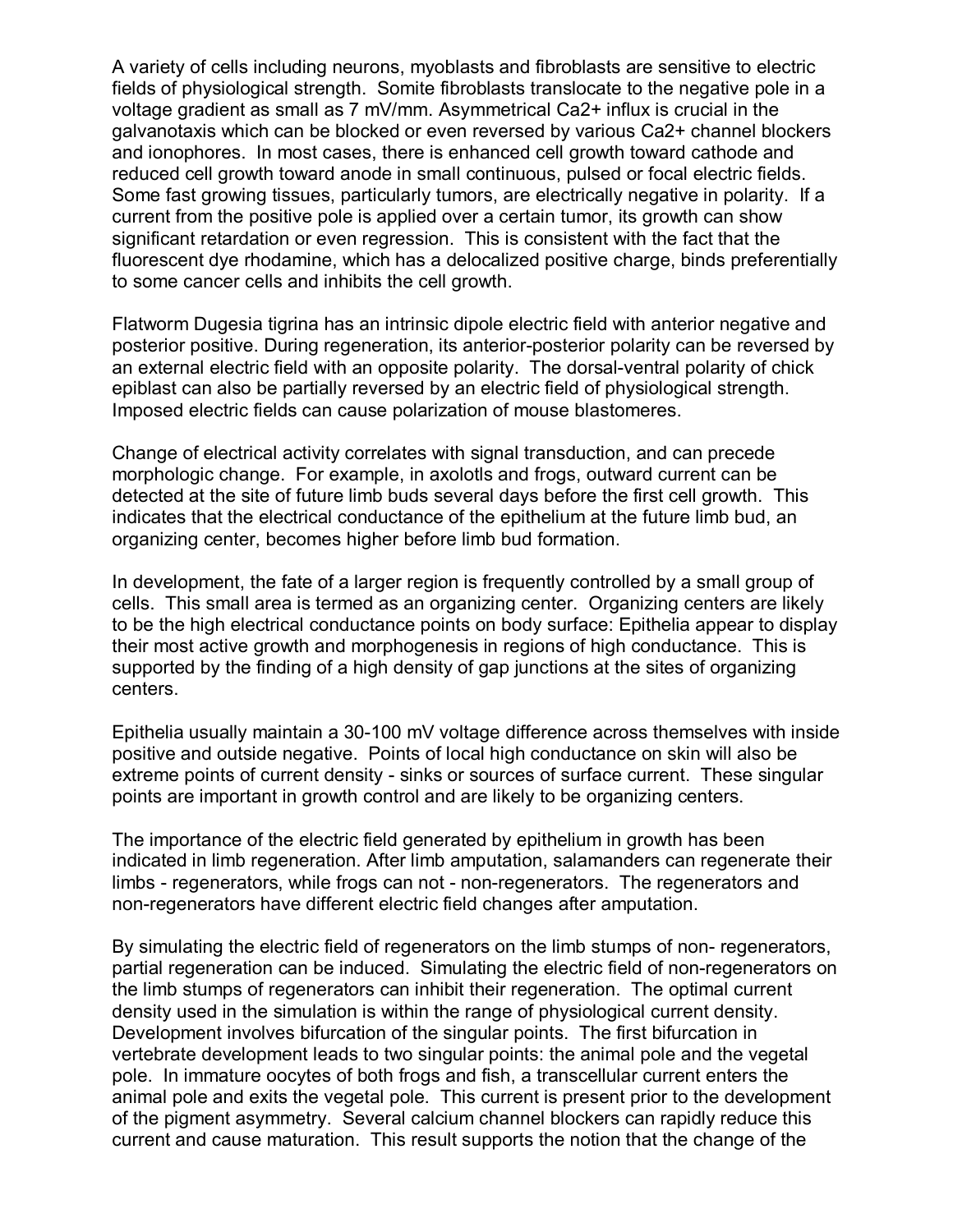electric field usually precedes the change in morphology and correlates with signal transduction.

Some singular points are connected by separatrices which serve as major pathways of intrinsic electric currents and divide the body into domains of different electric current directions. Separatrices can be folds in extended sheets, boundaries between different structures, or abrupt changes in the slope of a gradient.

The distribution of organizing centers, acupuncture points and singular points in electric fields are closely related to the morphology of the organism. For example, the auricle, which has no major nerves or blood vessels but has the most complex surface morphology, also has the highest density of acupuncture points. According to the "clock face" model, many organizing centers are at the extreme points of curvature on the body surface, i.e. the locally most convex points (e.g. apical ectodermal ridge, head of hydra and other growth tips) or concave points (e.g. zone of polarizing activity). The same is true for acupuncture points.

Most extreme points of the body surface curvature are acupuncture points, e.g. convex points: EX-UE11 Shixuan, EX-LE12 Qiduan, ST17 Ruzhong, ST42 Chongyang, ST45 Lidui, SP1 Yinbai, SP10 Xuihai, GV25 Suliao, EX-HN3 yintang ... concave points: LI4 Hegu, CV17 danzhong, KI1 Yongquan, SI19 Tinggong, TE21 Ermen, GB20 Fengchi, GB30 Huantiao, BL40 Weizhong, HT1 Jiquan, SI18 Quanliao, BL1 Jingming, CV8 Shenque ..

Those acupuncture points which are not the extreme points of surface curvature may be vestigial organizing centers or more related to the growth control of internal structures.

#### 2. Mechanism of Meridian System Based Diagnosis and Therapy

As mentioned above, the conductance of organizing centers varies with morphogenesis. Similarly, the conductance of acupuncture points also varies and correlates with physical, emotional changes and pathogenesis. The fact that the change in electric field precedes morphologic change, and manipulation of the electric field can affect the change may shed light on medical diagnosis and treatment of many diseases. According to the model, the network of organizing centers retain their growth control function after morphogenesis, and communicate with each other (perhaps via gap junctions, nerves, etc.) to maintain proper forms and functions. Therefore, an abnormality inside the network may be detected by measuring the electrical parameters of some points on its surface. Malfunctions of some organs can be preceded by change of electric parameters from normal range and treated by manipulation of the interconnected singular points.

Singularity is a type of discontinuity, often indicating abrupt transitions from one state to another. Small perturbations around singular points can have decisive effects on a system. As James Clerk Maxwell observed: Every existence above certain rank has its singular points ... At these points, influence whose physical magnitude is too small to be taken account of by a finite being, may produce results of the greatest importance. As a technique of perturbation of singular points, acupuncture can be effective in treating various diseases such as common cold, chronic obstructive pulmonary disease, asthma, myopia, diarrhea, constipation, gastric and duodenal ulcers, diabetes, emesis, enuresis, postmenopausal syndrome, obesity, stroke, hypertension and cardiac arrest. An "annealing" mechanism may play a role in acupuncture and related techniques: Small perturbations at singular points elicit a "shock" to the system - activates and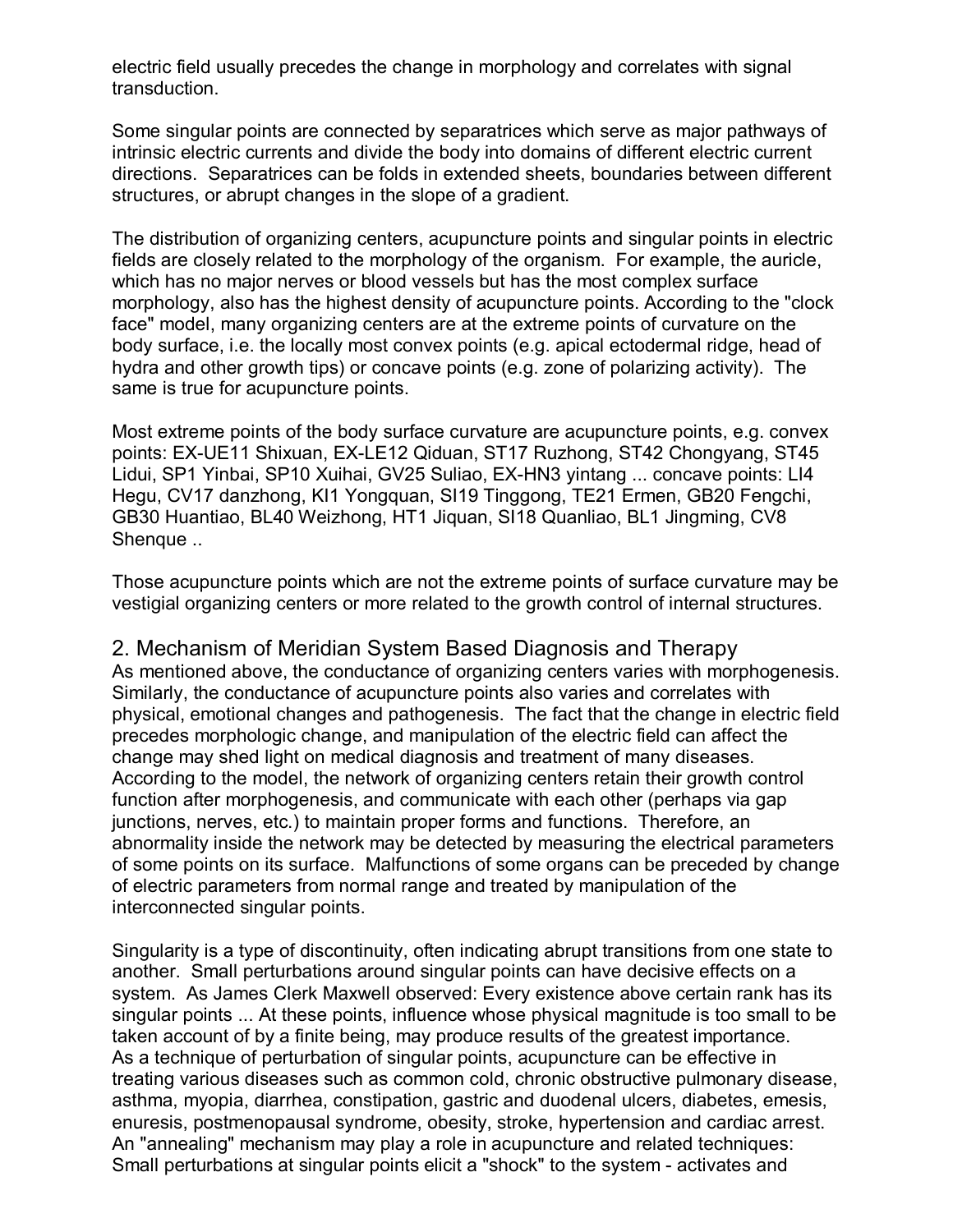shakes the biological system out of its abnormal and unstable state. After activation, the system has a better chance to settle at a normal, more stable state. This may explain why there have been few negative side effects of these techniques when properly administered, and the therapeutic effect can be achieved by a variety of stimuli including electricity, needling, temperature variation, laser, and pressure. Similarly, organizing centers can also be activated by nonspecific stimuli.

A principle in electroacupuncture therapy is that positive pulse stimulation of a point sedates its corresponding function while negative pulse stimulation tonifies the function. This is analogous to the fact that cell growth is enhanced toward cathode and reduced toward anode in a pulsed electric field, in consistence with the model that the mechanism underlying acupuncture is similar to that of growth control.

## 3. Calcium Mediated Signal Transduction in Meridian System and Acupuncture?

Calcium ion concentration in meridians and acupuncture points in a rabbit was significantly higher than that in non-meridian and non-acupuncture points. When calcium in the Quze (PC3) acupuncture point is chelated, the curative effect of arrhythmia by puncturing Neiguan (PC6) is blocked, suggesting that calcium is an important factor in acupuncture and probably involved in the activities of meridians. In both excitable cells and nonexcitable cells of almost all of the physiological systems, calcium is a second messenger, an intercellular messenger and morphogen that is involved in galvanotaxis, morphogenesis and various physiological functions. Its electrochemical gradient contributes to the electric potential across cell membranes. It can also affect membrane potential by mediating modification of the ion channels and pumps. The same calcium waves can be elicited by electrical, mechanical or laser stimulation as well as chemical exposure, and propagate through gap junctions. Similarly, the therapeutic effects of acupuncture can be achieved by a variety of stimuli including laser, mechanical and electrical stimulation.

## 4. Beyond Nerves and Blood Vessels

Research on acupuncture, particularly the endorphin effect of acupuncture analgesia and its blockage by naloxone, clearly shows that some effect of acupuncture is mediated through the nervous system. However, many meridians do not correlate with major nerves or blood vessels. The distribution of the Governor Vessel on the scalp and the auricular acupuncture points has not been satisfactorily accounted for by any model based on the nervous system and/or the circulatory system. The model reviewed above readily explains these facts, while accommodating the findings of acupuncture effects on the nervous system and circulatory system.

The meridian system is a distinct signal transduction system which can be measured by instrument, such as SQUID. It overlaps and interacts with other systems, but is not simply a part of the nervous system or circulatory system. Many "nonexcitable" cells have shown electrochemical oscillation, coupling, long range intercellular communication and can participate in the meridian signal transduction.

The model has explained many facts in acupuncture as well as developmental biology. It can be further tested by mapping the electric fields in vertebrate development with available techniques such as SQUID or vibrating probe. The model predicts that organizing centers in vertebrate development such as the dorsal lip of the blastopore, zone of polarizing activity and apical ectodermal ridge are major sinks or sources of